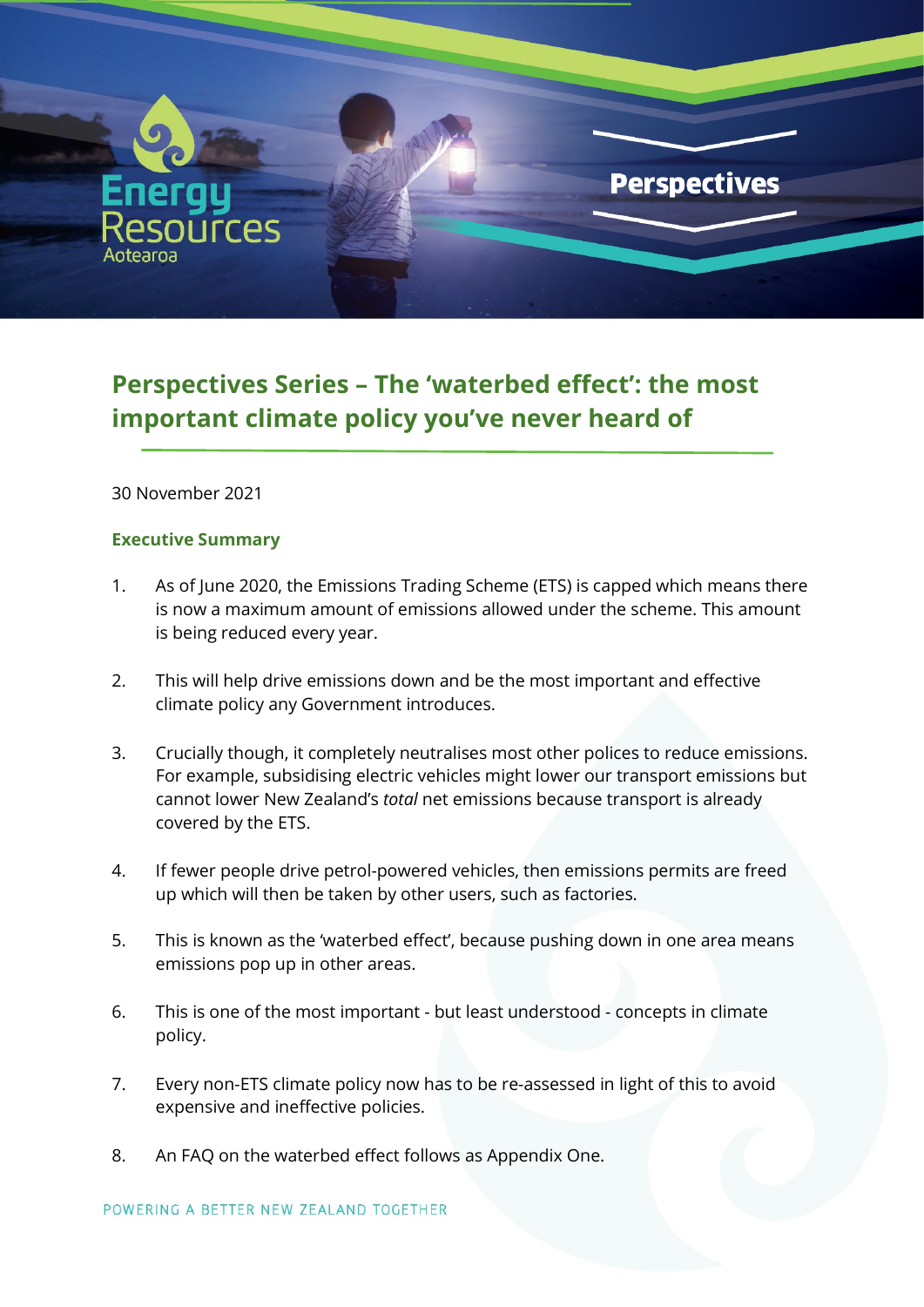## **Good news for the climate - the ETS now has real power**

- 9. The ETS works through the Government issuing permits to emit which then trade for a price. This puts a direct price on emissions which flows through to nearly everything we buy. [1](#page-1-0)
- 10. It means that goods and services which generate emissions (like coal) are more expensive than lower emitting alternatives (like renewable energy and natural gas). Therefore it encourages people to minimise emissions as much as possible.
- 11. The ETS covers nearly half of New Zealand's total emissions, with the notable exception of agriculture.
- 12. The ETS has previously been criticised for not achieving emissions reductions over the previous 13 years it has operated, despite the fact New Zealand's per capita emissions fell by 22% between 2008 (when the ETS was introduced) and 2019 (the last available figures).<sup>[2](#page-1-1)</sup> However, placing a cap and sinking lid on emissions has now fundamentally changed the ETS because it guarantees that emissions will fall.

## **Why the ETS is best for the environment and economy**

- 13. Pricing emissions is the most efficient and least costly way to reach New Zealand's goal of net zero emissions by 2050. This is because it allows people and businesses to make their own decisions on the best ways for them to lower emissions. [3](#page-1-2)
- 14. This is the finding of numerous studies, including economist William Nordhaus who won the Nobel Memorial Prize in Economic Sciences in 2018 for his work demonstrating that carbon pricing is the most efficient tool for reducing emissions.[4](#page-1-3)
- 15. A real advantage of using the ETS is that is doesn't involve centralised hands-on Government co-ordination and interventions, which are complex and often unlikely to succeed. Taking a broader overall focus means we don't require a separate and detailed plan for every sector of the economy and society.

<span id="page-1-2"></span><sup>3</sup> We prepared a Perspectives note entitled *Why a 'least cost' approach to net zero emissions is critical* which can be found at[: https://www.energyresources.org.nz/dmsdocument/178.](https://www.energyresources.org.nz/dmsdocument/178)

<span id="page-1-0"></span><sup>&</sup>lt;sup>1</sup> An excellent explainer on how the ETS works by Matt Burgess from the New Zealand Initiative is available here: [https://www.nzinitiative.org.nz/reports-and-media/reports/the-emissions-trading-scheme-faq/.](https://www.nzinitiative.org.nz/reports-and-media/reports/the-emissions-trading-scheme-faq/)

<span id="page-1-1"></span><sup>&</sup>lt;sup>2</sup> Of course, this ignores that New Zealand's emissions almost certainly would be higher in the absence of an ETS. Source for the 22% figure is the Ministry for the Environment, Greenhouse Gas Inventory 1990-2019 [\(https://environment.govt.nz/publications/new-zealands-greenhouse-gas-inventory-1990-2019/\)](https://environment.govt.nz/publications/new-zealands-greenhouse-gas-inventory-1990-2019/); population figures from Statistics New Zealand (Infoshare).

<span id="page-1-3"></span><sup>4</sup> See [https://www.nobelprize.org/prizes/economic-sciences/2018/nordhaus/facts/.](https://www.nobelprize.org/prizes/economic-sciences/2018/nordhaus/facts/)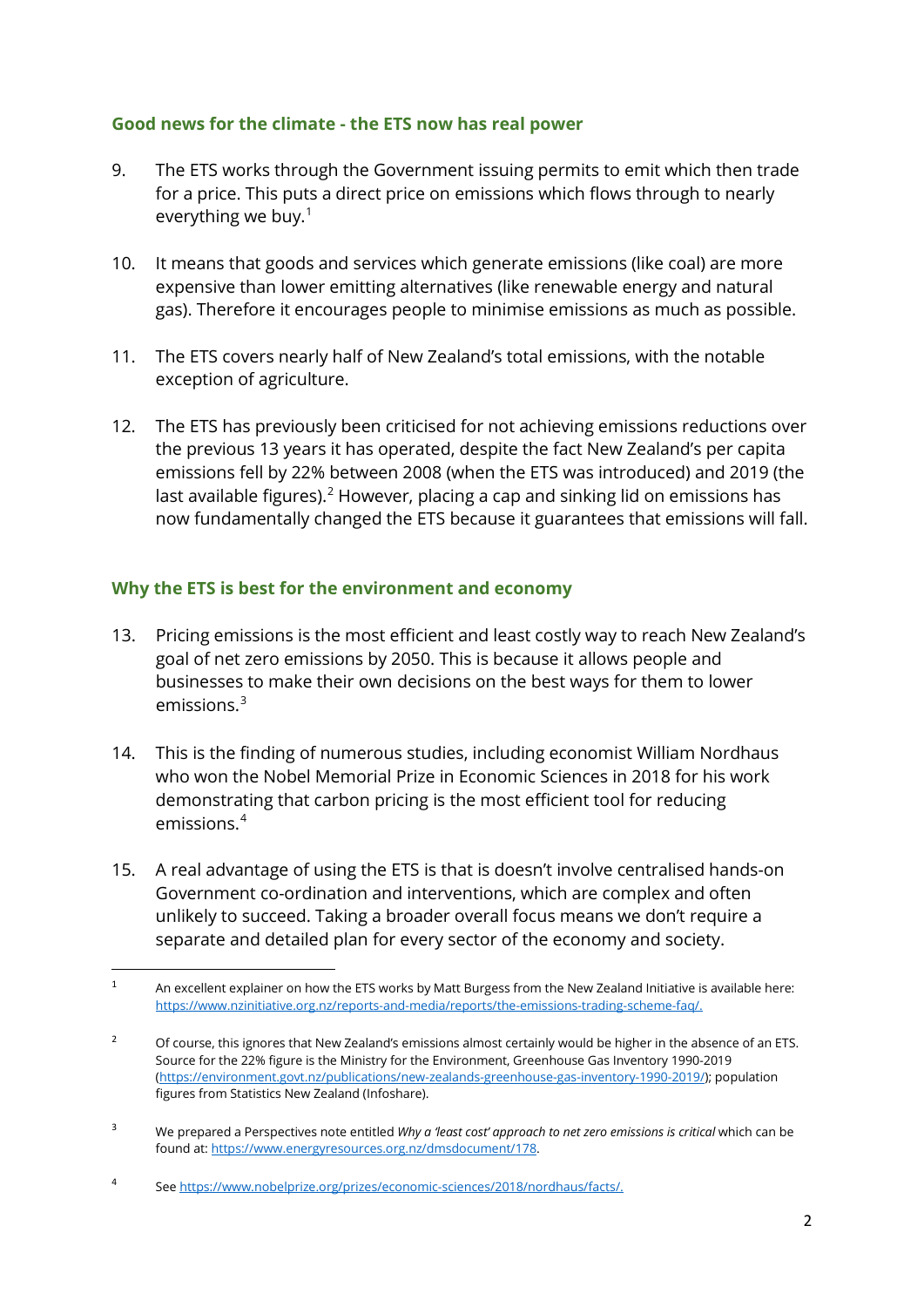- 16. For example, it means the Government doesn't have to 'pick winners' and gamble on which future energy sources might be effective, like hydrogen or bio-gases. They can simply set the ETS framework and let people and businesses – who know their own circumstances best - figure this out, guided by the price signal.
- 17. Modelling by the Climate Change Commission shows current policies with a \$50 ETS will deliver net zero emissions by 2050. [5](#page-2-0) As of 4 November, the ETS price is already \$[6](#page-2-1)5.<sup>6</sup>
- 18. It's lower cost to use the ETS; studies show it can be up to 50 times cheaper per tonne of  $CO<sup>2</sup>$  avoided than other tools like subsidies.<sup>[7](#page-2-2)</sup> This is good news for household wellbeing and the wider economy.
- 19. The fact it is cheaper to reduce emissions by using the ETS means it is more likely that emissions *will* fall if we choose this option, rather than using more expensive tools that are less likely to succeed. We are more likely to reach our destination via an easy path than a difficult one.

# **What it means for climate policy: most interventions now ineffective**

- 20. The 'waterbed effect' as explained in the introduction means most policies aimed at reducing emissions end up shuffling around the different sources of emissions (e.g. less in transport and then more in industrial use) without reducing overall emissions.
- 21. For example, subsidising people to take the bus may have other benefits (such as reducing congestion) but it cannot lower our total emissions, which is the only thing that matters to climate change.
- 22. This is because if fewer emissions units are used in transport, they become available for others uses and will be snapped up by those who need them as they cannot easily abate. This a relatively new concept that seems little understood and receives little media coverage.
- 23. The Intergovernmental Panel on Climate Change (IPCC) agrees that "*[I]f a cap-andtrade system has a sufficiently stringent cap then other policies such as renewable*

<span id="page-2-0"></span><sup>5</sup> See analysis by the New Zealand Initiative "Climate Change Commission shows economic transformation is [unnecessary."](https://www.nzinitiative.org.nz/reports-and-media/media/media-release-climate-change-commission-shows-economic-transformation-is-unnecessary/)

<span id="page-2-1"></span><sup>6</sup> Latest prices can be seen a[t https://www.carbonnews.co.nz/tag.asp?tag=Carbon+prices.](https://www.carbonnews.co.nz/tag.asp?tag=Carbon+prices)

<span id="page-2-2"></span><sup>7</sup> See for example work by the New Zealand Initiative: *[Switched On: Achieving a Green, Affordable and Reliable Energy](https://www.nzinitiative.org.nz/reports-and-media/reports/switched-on-achieving-a-green-affordable-and-reliable-energy-future/)  [Future](https://www.nzinitiative.org.nz/reports-and-media/reports/switched-on-achieving-a-green-affordable-and-reliable-energy-future/)* page 30 and Appendix One.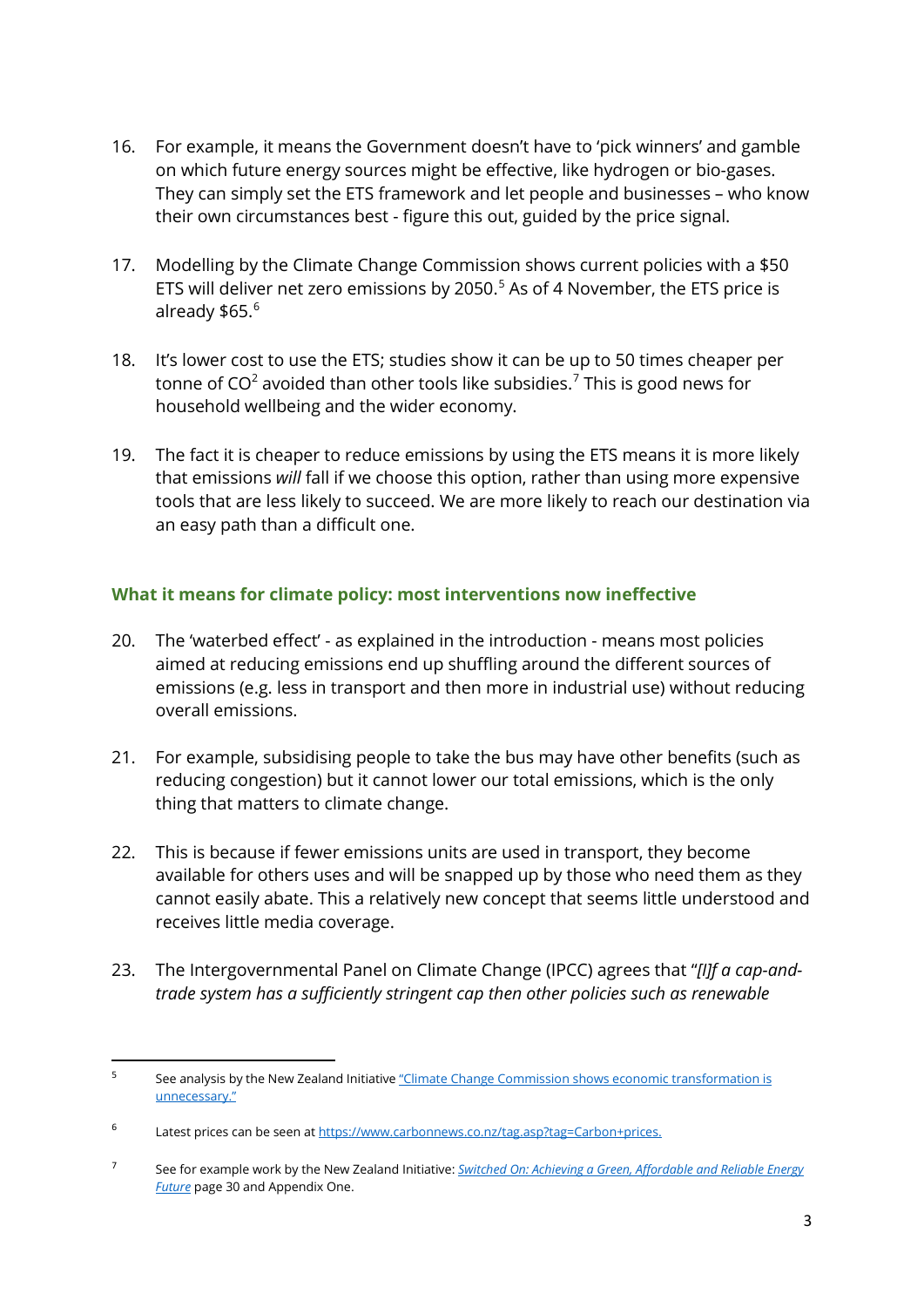## *subsidies have no further impact on total greenhouse emissions." (emphasis added).[8](#page-3-0)*

- 24. For policy makers, it means every proposed idea on climate policy should answer a simple question: *will this policy reduce overall net emissions, given the ETS is now capped?*
- 25. Some recent examples of policies to reduce emissions that may not actually do so anymore include:
	- a. subsidies to private companies to replace coal boilers;
	- b. switching Crown vehicles to electric;
	- c. subsidising biofuels and hydrogen;
	- d. encouraging cycling and public transport;
	- e. subsidies for electric vehicles; and
	- f. the *Let's Get Wellington Moving* transport project which now has a top priority; of reducing emissions through initiatives such as light rail.<sup>[9](#page-3-1)</sup>
- 26. Of course, some policies may still be desirable and important for other reasons but it is impossible for them to lower New Zealand's total emissions under a capped ETS scheme.
- 27. This is good news for Governments both local and central, as it makes their job a lot easier. It does, however, mean we need to recalibrate the expected costs and benefits of many policies. It also means that policies which may have merit overseas in jurisdictions without a capped ETS simply do not make sense here.

# **The capped ETS is already working**

- 28. A number of investment decisions have been made recently that are either directly or in part due to the ETS putting a price on emissions. Some examples include:
	- a.  $\,$  a 15% increase in solar panel installations over 2020; $^{10}$  $^{10}$  $^{10}$
	- b. WEL Networks planning to build a new storage battery in Waikato to reduce the use of fossil fuels for electricity; $^{\rm 11}$  $^{\rm 11}$  $^{\rm 11}$

<span id="page-3-0"></span><sup>8</sup> Intergovernmental Panel on Climate Change (IPCC), "AR5 Climate Change 2014: Mitigation of Climate Change," Working Group III Contribution to the Fifth Assessment Report (Cambridge University Press, 2014) – Assessment Report 5," Working Group 3 [2014]).

<span id="page-3-1"></span><sup>9</sup> *"A greater focus on climate change and reducing carbon emissions is just one of the changes to emerge from an update to the objectives of the Let's Get Wellington Moving programme" – [media release](https://lgwm.nz/news-and-media/news/partners-aligned-on-refreshed-programme-priorities-for-lets-get-wellington-moving/) 1 July 2021.*

<span id="page-3-2"></span><sup>&</sup>lt;sup>10</sup> "NZ Solar take-up still low but economics are changing, says installer" – [Stuff](https://www.stuff.co.nz/business/green-business/124788036/nz-solar-power-takeup-still-low-but-economics-are-changing-says-installer#:%7E:text=At%20the%20end%20of%20February,1%20per%20cent%20on%20January.) 10<sup>th</sup> April 2021.

<span id="page-3-3"></span><sup>&</sup>lt;sup>11</sup> "Big battery to help cut Waikato's fossil fuel use" – [Stuff](https://www.stuff.co.nz/waikato-times/news/126710234/big-battery-to-help-cut-waikatos-fossil-fuel-emissions) 18<sup>th</sup> October 2021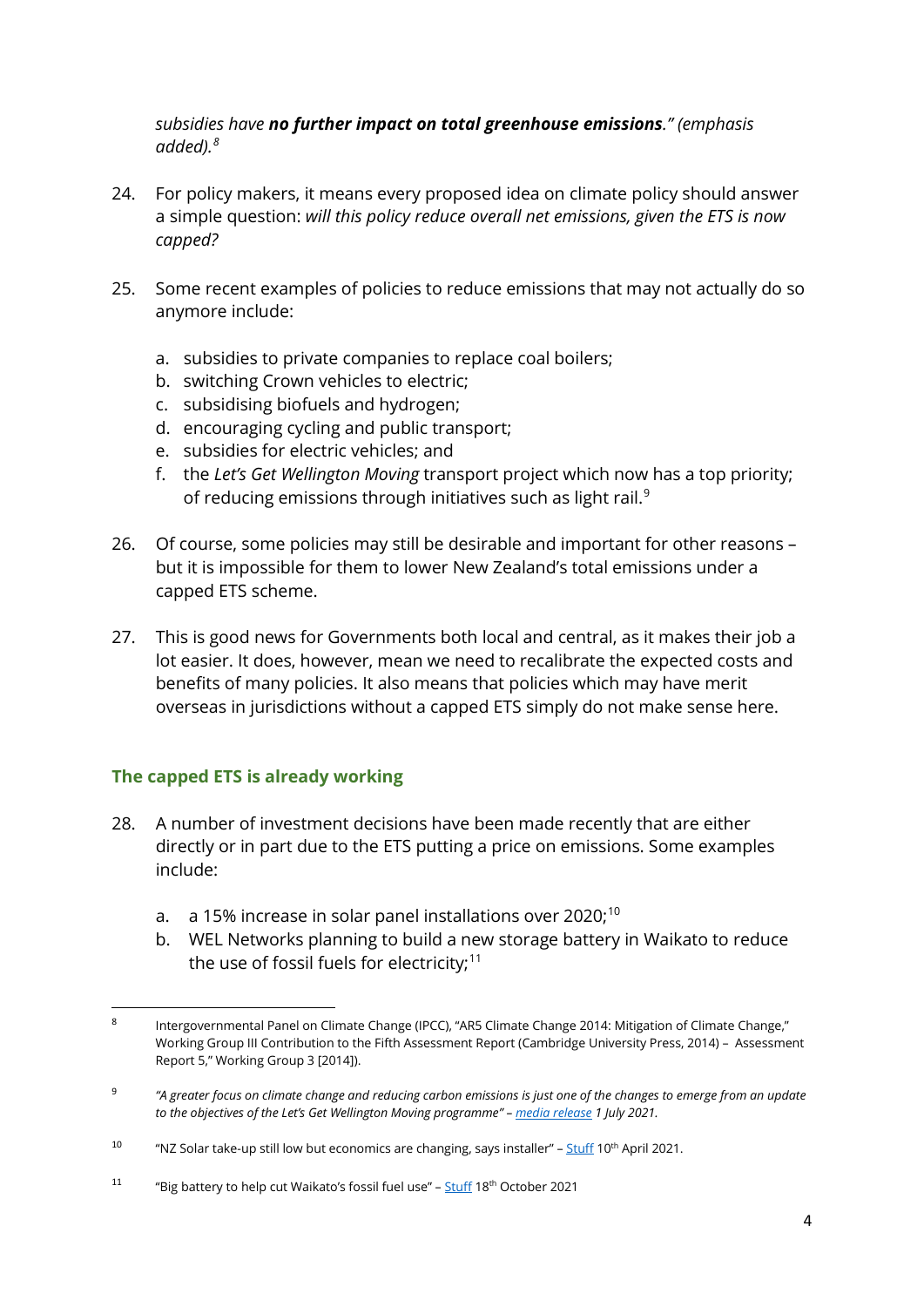- c. decreasing use of coal over the last decade (until the last couple of years);<sup>[12](#page-4-0)</sup>
- d. Todd Energy's new solar power plant in South Taranaki;<sup>[13](#page-4-1)</sup> and
- e. oil and gas companies phasing out 'flaring' (burning of excess natural gas from production sites). [14](#page-4-2)
- 29. Given the ETS impacts the cost of nearly every product and service, there will be countless other minor changes in behaviour that can't be measured but certainly mean our emissions are lower than would otherwise be the case.
- 30. For an overseas example, in the UK emissions from the electricity sector have dropped 55% since 2013 as operators move away from coal, largely driven by the availability of low emissions North Sea gas and their ETS.[15](#page-4-3)

# **How to give politicians (and the ETS) more credit**

- 31. Even with the waterbed effect, there still remains strong political incentives for policymakers to bring in additional policies for the simple reason they are more visible than simply using the ETS. Understandably, politicians want to show specific and immediate actions they have taken to reduce emissions in different areas (even if the impact on *total* emissions is zero).
- 32. To change this, we would like to see policymakers give more credit to the ETS. Some ideas to help drive this could include:
	- a. companies publicly acknowledging how the ETS has influenced decisions when they announce new initiatives and investments;
	- b. politicians doing the same when welcoming private sector moves;
	- c. politicians referencing the role and success of the ETS in public communications on climate issues; and
	- d. the media questioning all new climate policies on whether they will actually reduce overall net emissions, given the ETS is now capped.

# **Are there any times that policies beyond the ETS are a good idea?**

<span id="page-4-0"></span><sup>12</sup> See *Energy in Neww Zealand 2021*, Ministry of Business, Innovation and Employment.

<span id="page-4-1"></span><sup>&</sup>lt;sup>13</sup> "New Zealand's largest grid-connected solar farm now open in Taranaki" – [Stuff](https://www.stuff.co.nz/taranaki-daily-news/news/300341373/new-zealands-largest-gridconnected-solar-farm-now-open-in-taranaki) 25<sup>th</sup> June 2021.

<span id="page-4-2"></span><sup>14</sup> See for example "Petroleum Conference 2019 Award winners announced" – PEPAN[Z media release](https://www.energyresources.org.nz/news/petroleum-conference-2019-award-winners-announced/) 1 October 2019.

<span id="page-4-3"></span><sup>&</sup>lt;sup>15</sup> See ["Defending the ETS"](https://www.nzinitiative.org.nz/reports-and-media/opinion/defending-the-ets/) by Matt Burgess, New Zealand Initiative 30<sup>th</sup> March 2021.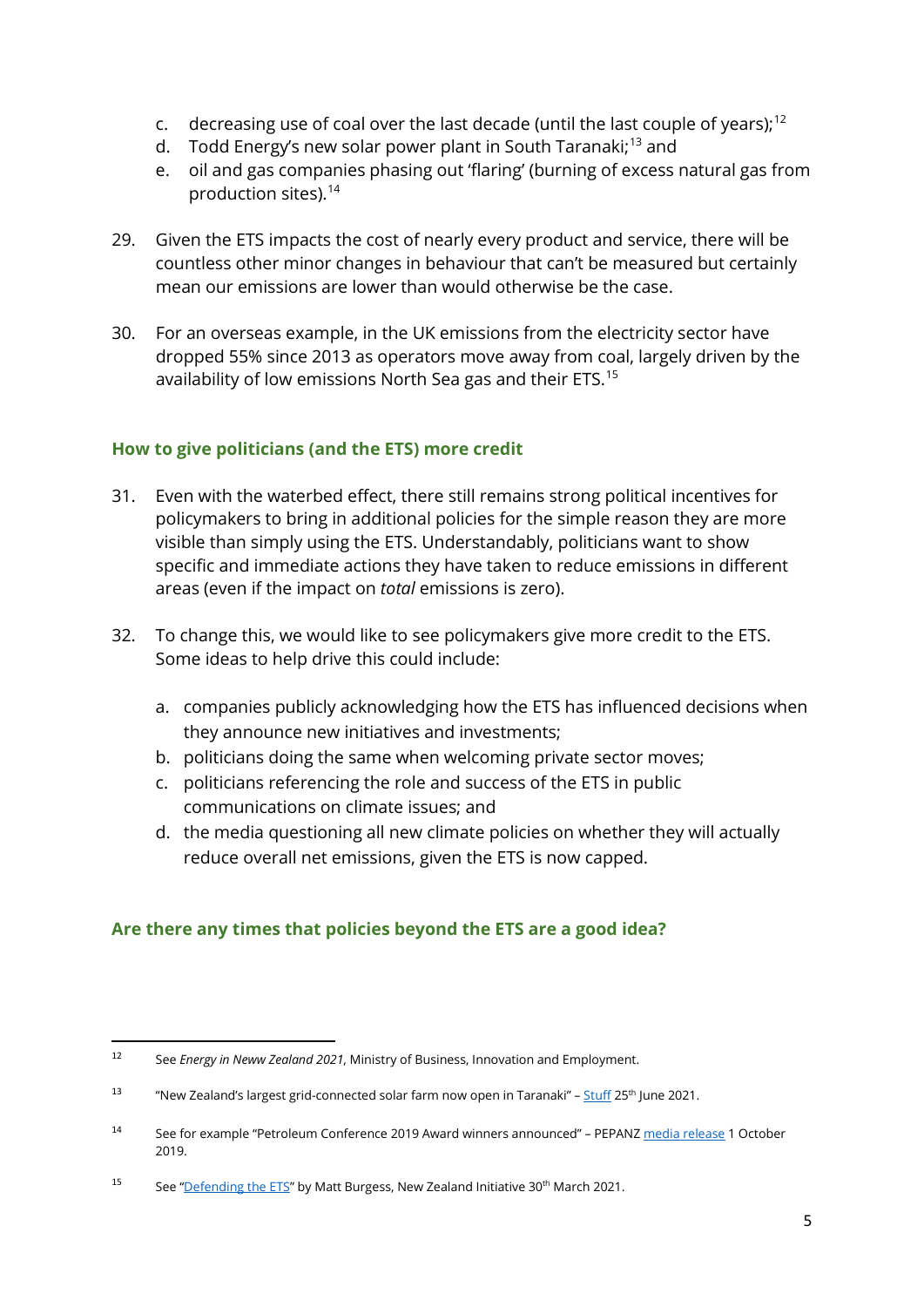- 33. Given the ETS is clearly the most efficient tool at reducing net emissions, it should be the default tool used unless there are residual genuine and material market failures or harmful consequences that the ETS is not designed to address.
- 34. In these cases, the problem should be clearly identified, the costs and benefits of intervention clearly demonstrated, and the right tool for the job used. For example:
	- a. if imperfect information exists, then a public information campaign might be warranted to help people make properly informed decisions; and
	- b. if the ETS is causing harm to lower income communities, then the Government could use tax and welfare payments to directly compensate rather than tinkering with the ETS and undermining the benefits it brings to climate policy.
- 35. An FAQ section follows as Appendix One.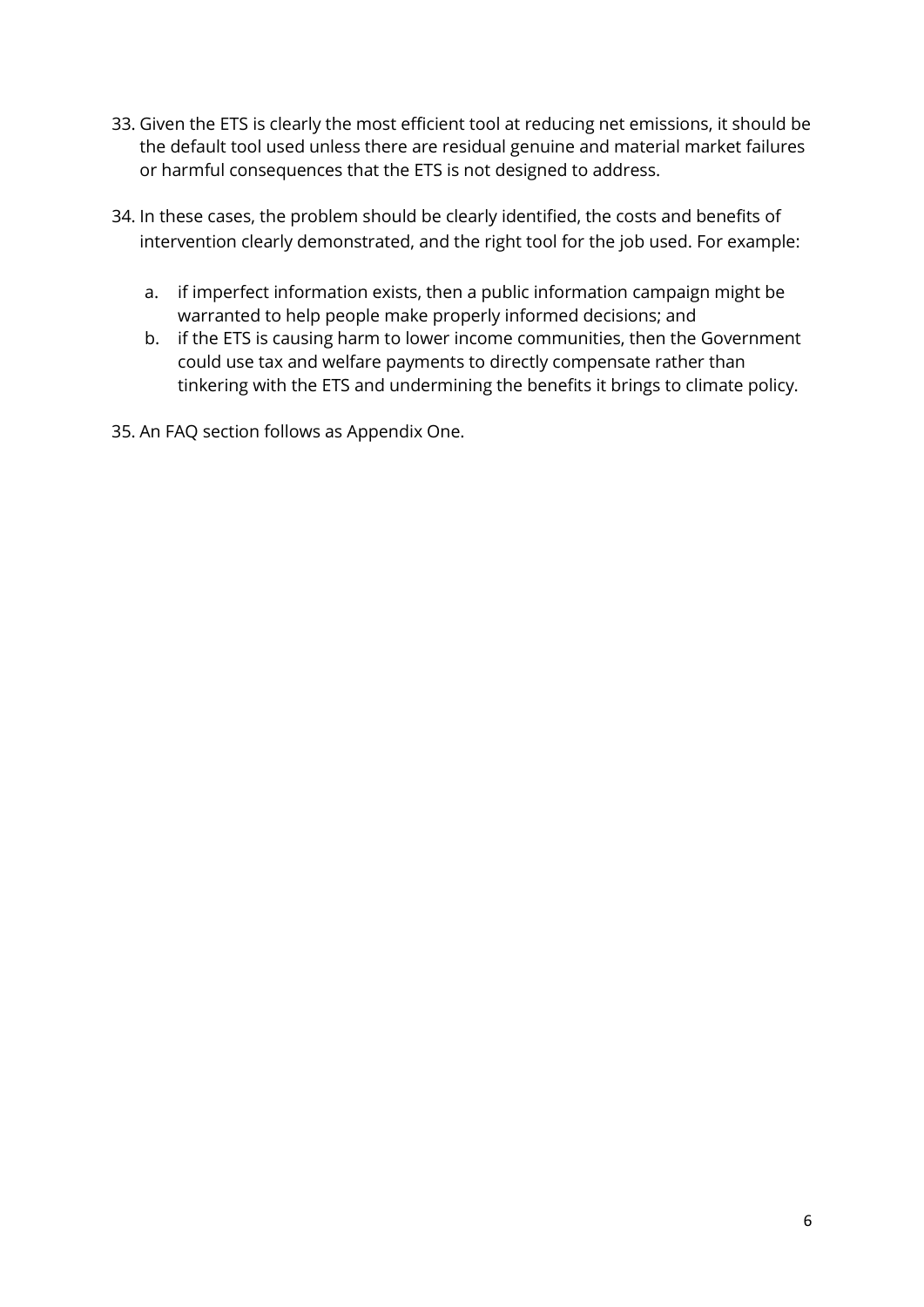# **Appendix One: FAQ on the waterbed effect[1](#page-6-0)**

### **Using the ETS alone is not enough to reduce emissions as much as required?**

The ETS is enough. Modelling by the Climate Change Commission shows current policies with a \$50 ETS will deliver net zero emissions by [2](#page-6-1)050.<sup>2</sup> As of 4 November, the ETS price is already  $$65.<sup>3</sup>$  $$65.<sup>3</sup>$  $$65.<sup>3</sup>$ 

Even if the ETS was not enough, that is not a reason to ignore the waterbed effect. Any new climate policy still has to show it can reduce total net emissions under a capped ETS.

## **But the public are silly and make the wrong decisions, even with pricing – like sticking with petrol powered cars?**

If the ETS is capped then it doesn't matter. The total amount of emissions allowed stays the same, so if people really are wedded to petrol-powered cars then more emissions reduction will be required in other areas.

# **What about 'sunk assets' – people buying cars or building factories that will run on fossil fuels for decades?**

People can (and do) factor in the expected long-term price increases for themselves when making these decisions. Again though, it doesn't matter if the ETS is capped because there are a finite amount of emissions allowed; reductions will just have to occur in different areas instead.

The fact that existing assets continue to operate under the ETS reflects the fact that there are other ways to reduce emissions more effectively. This is a benefit of the ETS, rather than a downside.

# **If we just rely on the ETS, won't we end up with trees planted across the whole country (which is a temporary solution anyway?)**

If landowners decide that planting trees is the best option for them then their choice should respected, unless there are wider impacts that affect other people.

<span id="page-6-0"></span><sup>&</sup>lt;sup>1</sup> See the above paper by Matt Burgess for a much more detailed and comprehensive analysis of these arguments.

<span id="page-6-1"></span><sup>&</sup>lt;sup>2</sup> See analysis by the New Zealand Initiative "Climate Change Commission shows economic transformation is [unnecessary."](https://www.nzinitiative.org.nz/reports-and-media/media/media-release-climate-change-commission-shows-economic-transformation-is-unnecessary/)

<span id="page-6-2"></span><sup>3</sup> Latest prices can be seen a[t https://www.carbonnews.co.nz/tag.asp?tag=Carbon+prices](https://www.carbonnews.co.nz/tag.asp?tag=Carbon+prices)